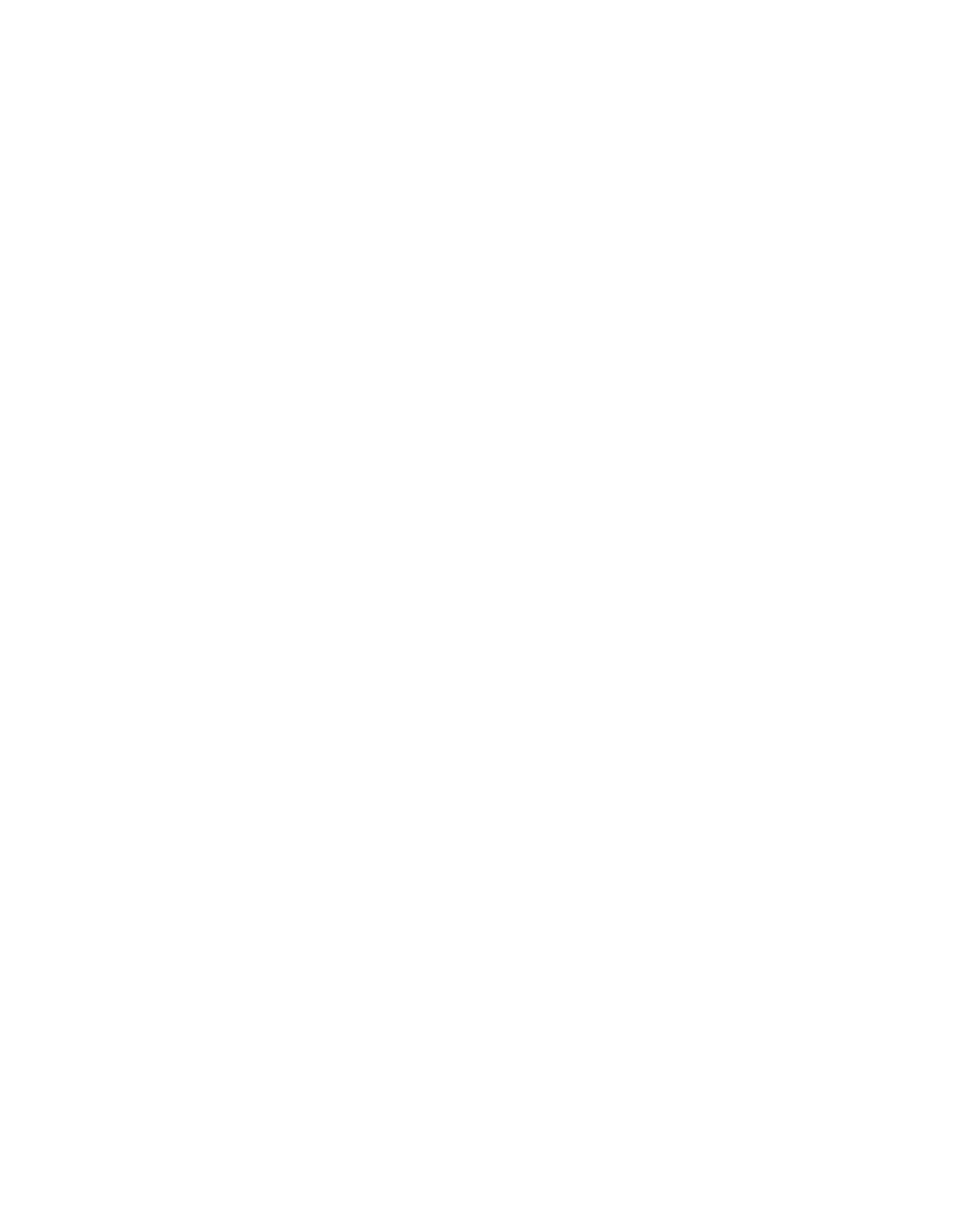# *ABSTRACT*

Solid waste management (SWM) practices and facilities on Indian Reservations are 20 to 40 years behind that of conventional urban and suburban communities in the U.S. Obstacles tribes face in carrying out sound solid waste management are examined in this study. The precepts of conventional solid waste management engineering are reviewed and found to be of limited use in describing or solving the situation confronting tribes. Conventional SWM inherently assumes conventional western-industrialist culture, governmental authority, and resource availability. But cultural, social, jurisdictional, and program infrastructural issues impacting SWM exist that differentiate reservation circumstances from those of a conventional community. For the first time, these obstacles are described systematically to understand underlying causes of tribal SWM difficulties and, by extension, problems with tribal environmental management in general. Based on the limitations for tribal communities in carrying out conventional SWM, it is pointed out that a universal SWM framework should be viewed as a set of basic program components, set within a community context that is crucial to how the program components should be implemented. The conclusion of the study is that tribal sovereignty, with its related issues of cultural integrity, legal authority, and economic self-determination, is the context of reservations, and the fundamental force driving tribal SWM decisions. Further, the goal of sound and efficient reservation SWM in the longterm is best achieved, and in some cases only realized, with a definition, recognition, and strengthening of tribal sovereignty throughout the reservation, including fee lands, and regardless of tribal membership. Federal, state and local, and tribal policies should reflect this finding.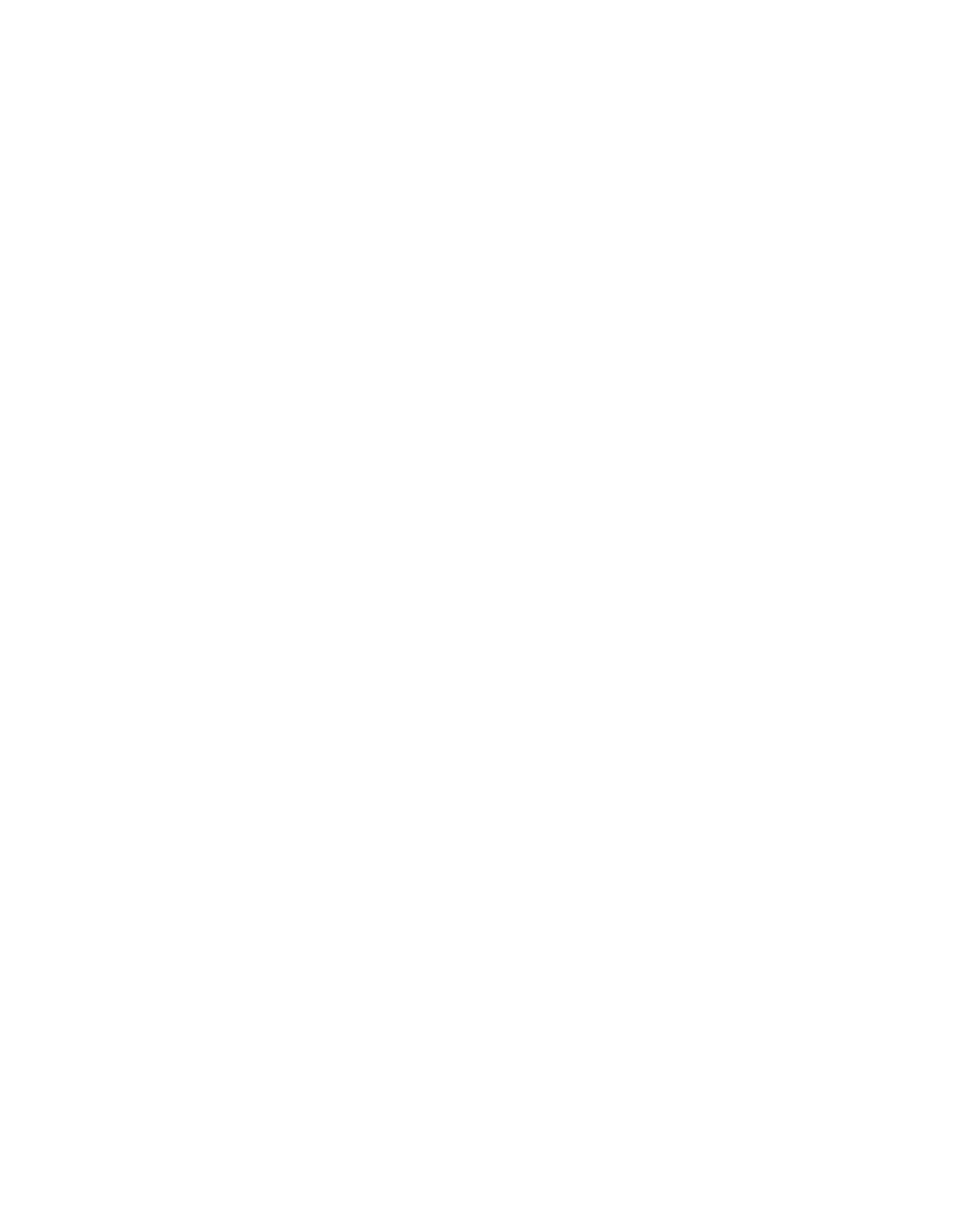## *CONTENTS*

| <b>PAGE</b>                                                                            |  |  |  |
|----------------------------------------------------------------------------------------|--|--|--|
|                                                                                        |  |  |  |
|                                                                                        |  |  |  |
|                                                                                        |  |  |  |
|                                                                                        |  |  |  |
|                                                                                        |  |  |  |
|                                                                                        |  |  |  |
| -1                                                                                     |  |  |  |
|                                                                                        |  |  |  |
|                                                                                        |  |  |  |
| <b>FOUNDATIONS AND PRACTICE</b><br>$2_{-}$<br>OF CONVENTIONAL SOLID WASTE MANAGEMENT 5 |  |  |  |
|                                                                                        |  |  |  |
|                                                                                        |  |  |  |
|                                                                                        |  |  |  |
|                                                                                        |  |  |  |
| <b>LIMITATIONS OF CONVENTIONAL SOLID WASTE MANAGEMENT</b><br>3 <sub>1</sub>            |  |  |  |
|                                                                                        |  |  |  |
| Pervasiveness of SWD Problems in Indian Country 14                                     |  |  |  |
|                                                                                        |  |  |  |
|                                                                                        |  |  |  |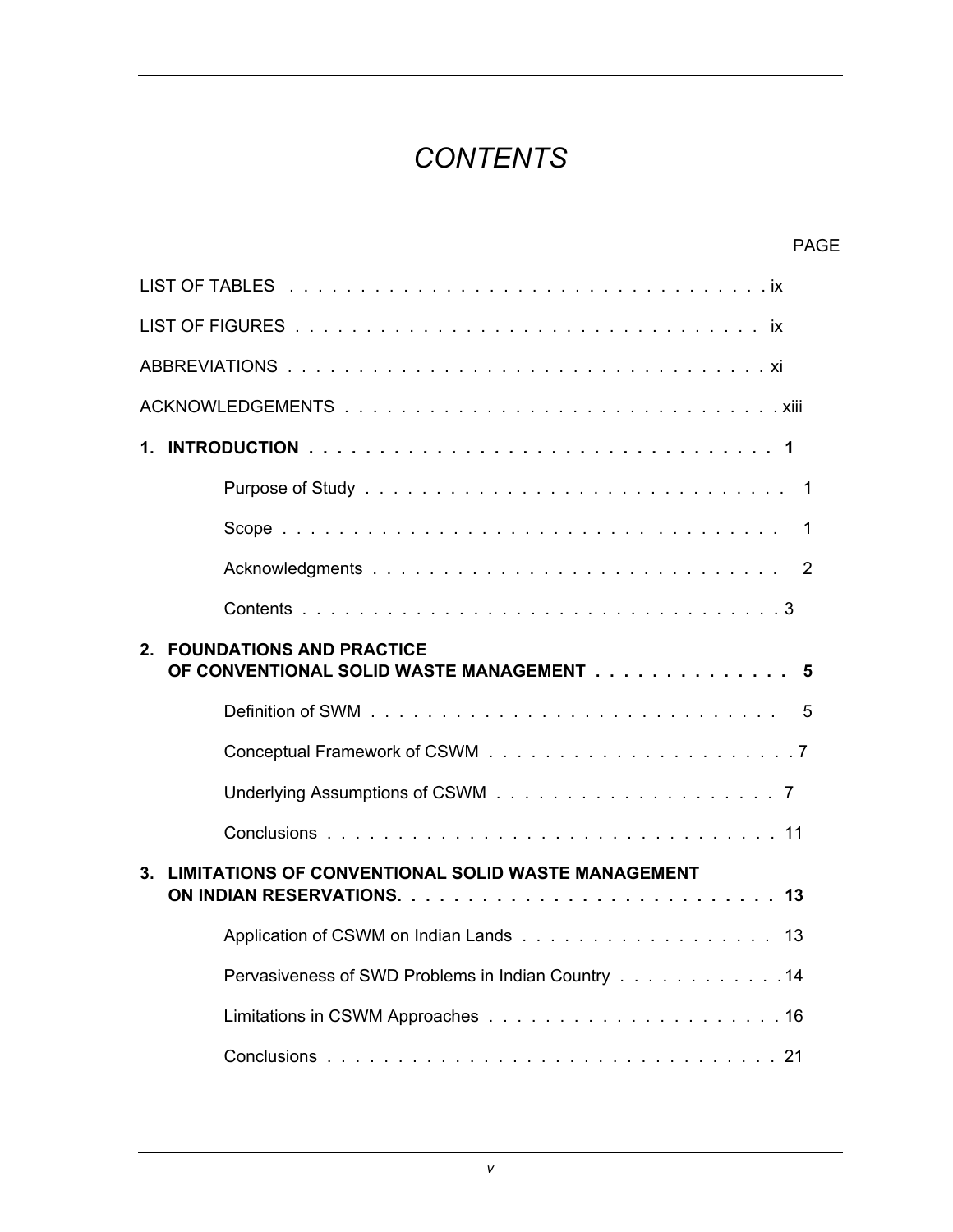|    | 4. CULTURE, SOCIETY, AND SOLID WASTE MANAGEMENT. 27                                                                                                                     |
|----|-------------------------------------------------------------------------------------------------------------------------------------------------------------------------|
|    |                                                                                                                                                                         |
|    | Cultural Differences Between Tribal and Conventional Communities 29                                                                                                     |
|    | Relationship Between Culture and Solid Waste Management<br>32                                                                                                           |
|    | 36                                                                                                                                                                      |
|    | Direct Impacts of Culture on Reservation SWM:<br>A Cultural Perspective on Why People Dump 37                                                                           |
|    | Indirect Impacts of Culture on Reservation SWM:                                                                                                                         |
|    | Socio-Cultural Reasons<br>for Unsound Waste Disposal by Tribal Members 49                                                                                               |
|    | Socio-Cultural Reasons<br>for Non-Cooperation of Non-Indian Community 50                                                                                                |
|    |                                                                                                                                                                         |
| 5. | <b>FEDERAL INDIAN POLICY AND</b><br>JURISDICTIONAL CONSIDERATIONS IN RESERVATION SWM 65                                                                                 |
|    | Federal Indian Policy and Its Relationship to Tribal Authority 66                                                                                                       |
|    | History and Formation of Federal Indian Policy 66                                                                                                                       |
|    | The Structure of Federal-Indian Policy Development:                                                                                                                     |
|    | Federal Indian Policy on Tribal SWM:<br>Full Responsibility and Partial Authority 73                                                                                    |
|    |                                                                                                                                                                         |
|    | Some Common SWM Problems Due to Legal Limits<br>on Tribal Jurisdiction Due to Legal Limits on Tribal Jurisdiction:<br>A Return to the Unenforced Enforcement Program 88 |
|    | Practical Obstacles to Tribal Jurisdiction:<br>91                                                                                                                       |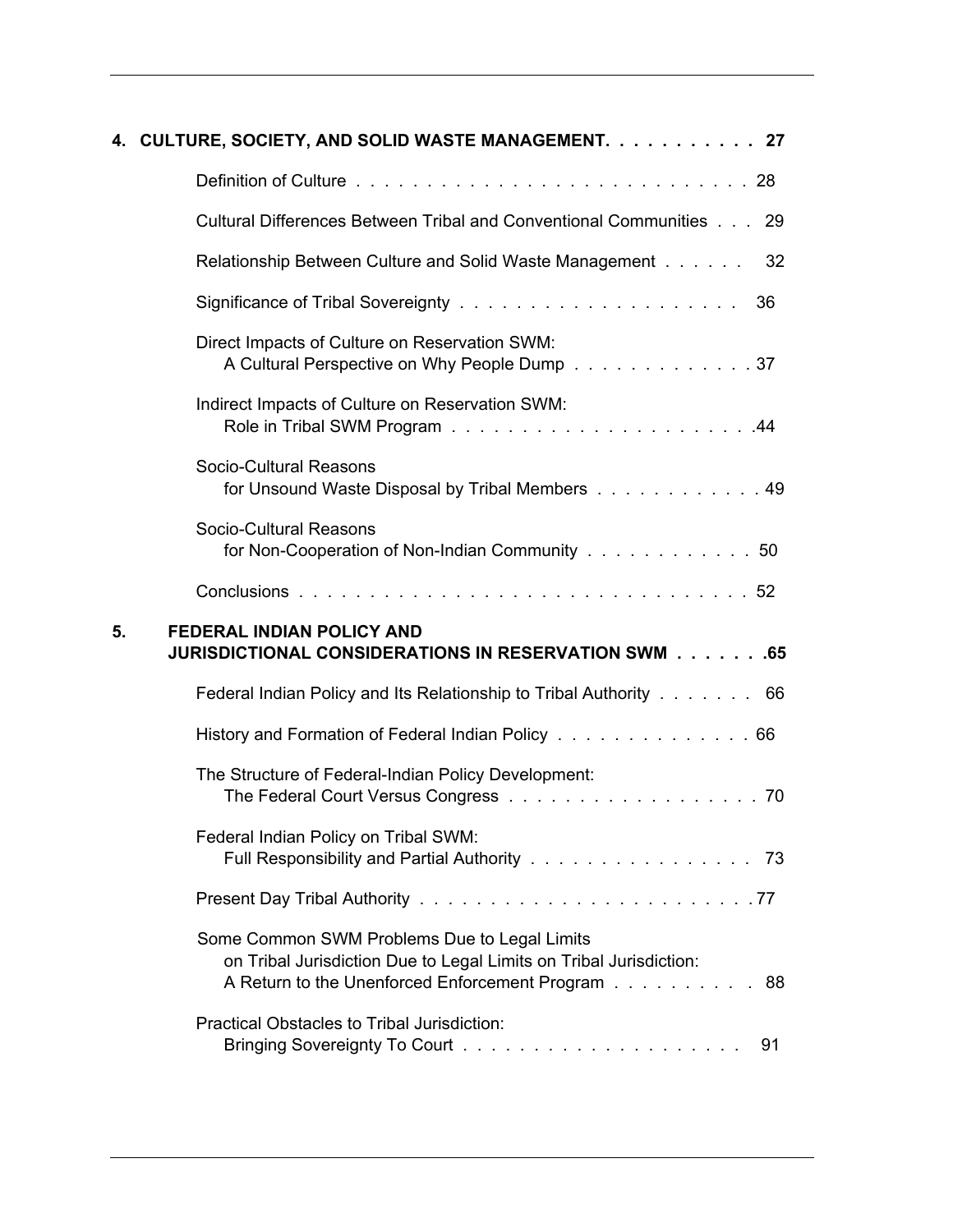|                                              | Practical Obstacles to Tribal Jurisdiction:                                             |     |  |
|----------------------------------------------|-----------------------------------------------------------------------------------------|-----|--|
|                                              |                                                                                         |     |  |
| 6. THE ROLE OF PROGRAM ORGANIZATION          |                                                                                         |     |  |
|                                              |                                                                                         | 120 |  |
|                                              | Ability to Work: Program Experience and Training 120                                    |     |  |
|                                              |                                                                                         |     |  |
|                                              | Economic, Physical, and Technological Attributes                                        |     |  |
|                                              |                                                                                         |     |  |
|                                              | Local Government Relationships:<br>Back to the Outside and a Rejected County 137        |     |  |
|                                              | Institutional Differences in Tribal SWM:<br>The Role of Federal Government Agencies 139 |     |  |
|                                              |                                                                                         |     |  |
| 7. A CONCEPTUAL FRAMEWORK FOR TRIBAL SWM 165 |                                                                                         |     |  |
|                                              |                                                                                         | 166 |  |
|                                              | Tribal SWM Framework: The Context of Tribal Sovereignty 166                             |     |  |
|                                              | Application of the Tribal Sovereignty Framework 171                                     |     |  |
|                                              | Pursuit of Tribal Sovereignty: Mechanism and                                            |     |  |
|                                              | Sovereignty-Based Solutions to Tribal SWM 179                                           |     |  |
|                                              | A Rational Direction for Federal Indian Policy 181                                      |     |  |
|                                              |                                                                                         |     |  |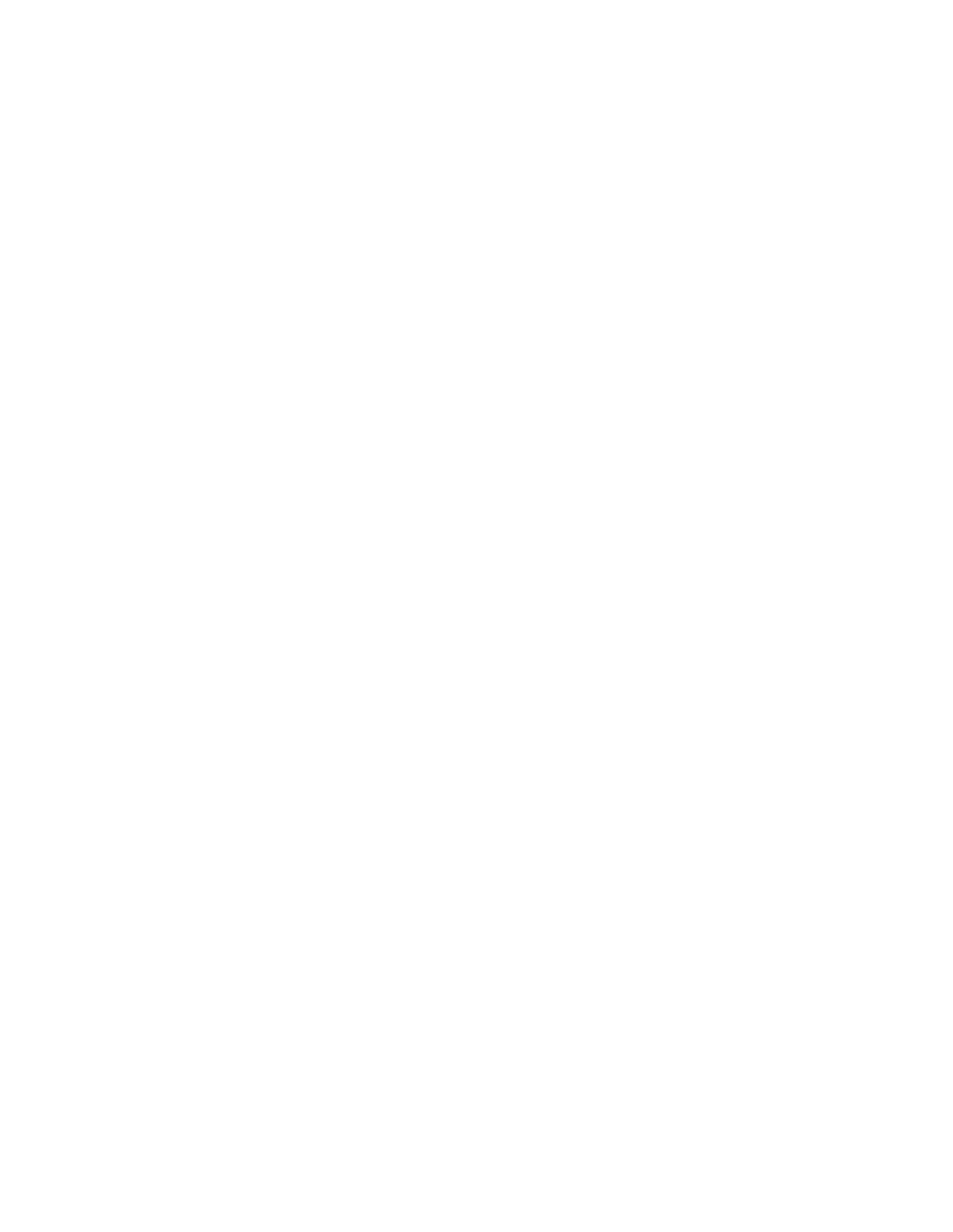### *LIST OF TABLES*

| <b>TABLE</b><br>PAGE                                                                                               |  |  |
|--------------------------------------------------------------------------------------------------------------------|--|--|
| 3-1 Comparison of SWM program features between four tribal SWM programs<br>and a typical conventional community 18 |  |  |
| 4-1 Cultural differences between conventional and tribal communities 33                                            |  |  |
| 5-1 Primary land status types on Indian Reservations 79                                                            |  |  |
| 5-2 General rules of thumbs in determining jurisdiction<br>over disputed reservation matters 80                    |  |  |
| 7-1 Sample interactions between the three primary components                                                       |  |  |
| 7-2 Some underlying factors in predicting tribal SWM decision making 203                                           |  |  |

### *LIST OF FIGURES*

| <b>FIGURE</b><br>PAGE |                                                                 |  |
|-----------------------|-----------------------------------------------------------------|--|
|                       | 2-1 Conventional community solid waste management 8             |  |
|                       | 2-2 Conceptual framework for a conventional community           |  |
|                       |                                                                 |  |
|                       | 7-1 Universal framework for solid waste management program 175  |  |
|                       | 7-2 A framework for a tribal solid waste management program 178 |  |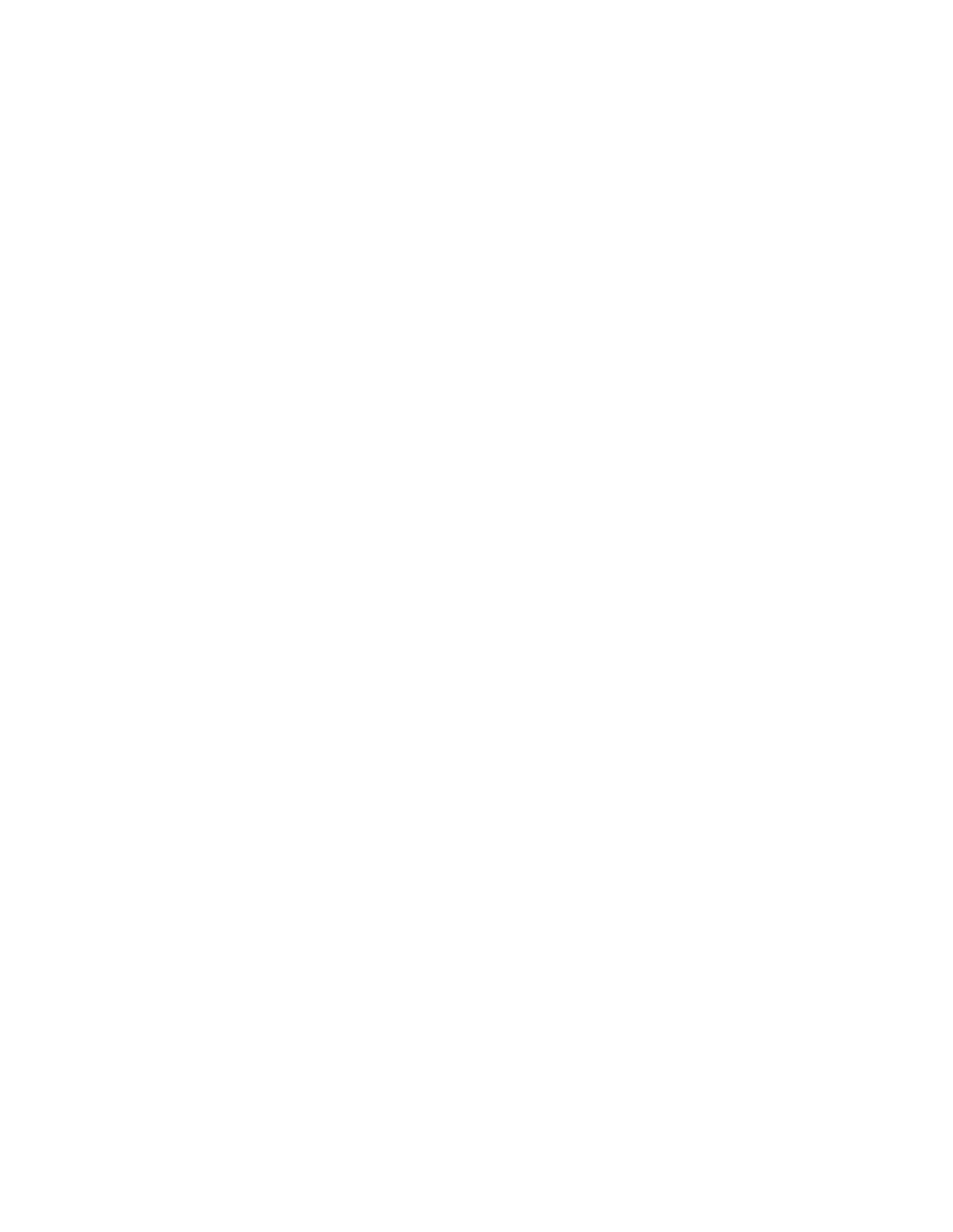### *ABBREVIATIONS*

| ac            | acre                                                            |
|---------------|-----------------------------------------------------------------|
| <b>ATNI</b>   | Affiliated Tribes of the Northwest Indians                      |
| <b>NTEC</b>   | <b>National Tribal Environmental Coalition</b>                  |
| <b>BIA</b>    | <b>Bureau of Indian Affairs</b>                                 |
| CAA           | Clean Air Act                                                   |
| <b>CERCLA</b> | Comprehensive Environmental Recovery Compensation and Liability |
|               | Act                                                             |
| <b>CWA</b>    | Clean Water Act                                                 |
| <b>CSWM</b>   | conventional solid waste management                             |
| d             | day                                                             |
| <b>DOI</b>    | Department of Interior                                          |
| <b>EPA</b>    | <b>Environmental Protection Agency</b>                          |
| <b>FIFRA</b>  | Federal Insecticide Fungicide and Rodenticide Act               |
| <b>FIP</b>    | federal Indian policy                                           |
| ft            | foot                                                            |
| gal           | gallon                                                          |
| <b>HUD</b>    | Department of Housing and Urban Development                     |
| <b>IIHS</b>   | <b>Indian Health Service</b>                                    |
| b             | pound                                                           |
| mi            | mile                                                            |
| <b>RCRA</b>   | Resource Conservation and Recovery Act                          |
| <b>SDWA</b>   | <b>Surface Drinking Water Act</b>                               |
| <b>SWD</b>    | solid waste disposal                                            |
| <b>SWDA</b>   | Solid Waste Disposal Act                                        |
| <b>SWM</b>    | solid waste management                                          |
| <b>TAS</b>    | Treatment as a state                                            |
| у             | year                                                            |
| $yd^3$        | cubic yard                                                      |